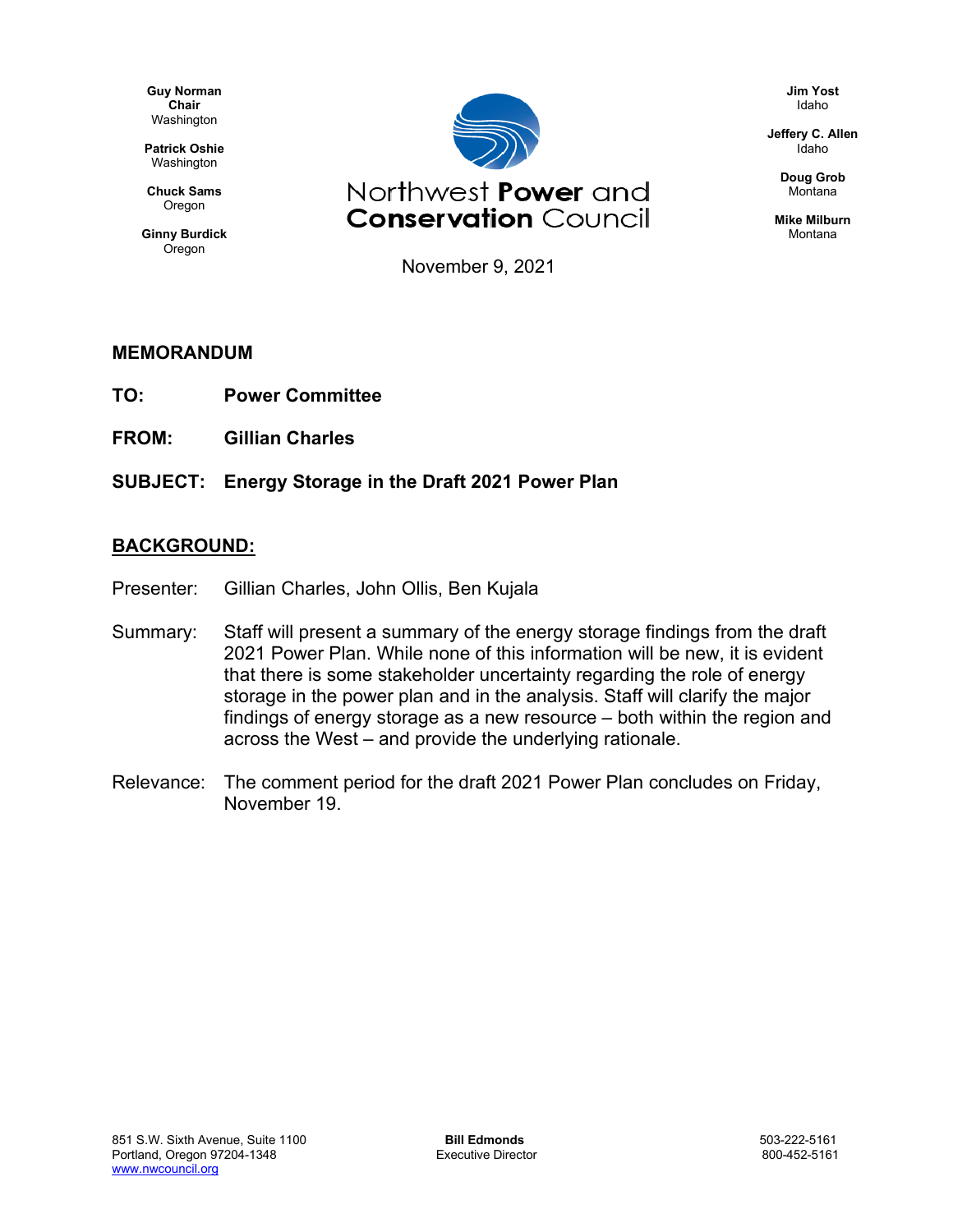# Energy Storage in the Draft 2021 Power Plan

Power Committee

November 16, 2021



**THE 2021 NORTHWEST** 



FOR A SECURE & AFFORDABLE **ENERGY FUTURE**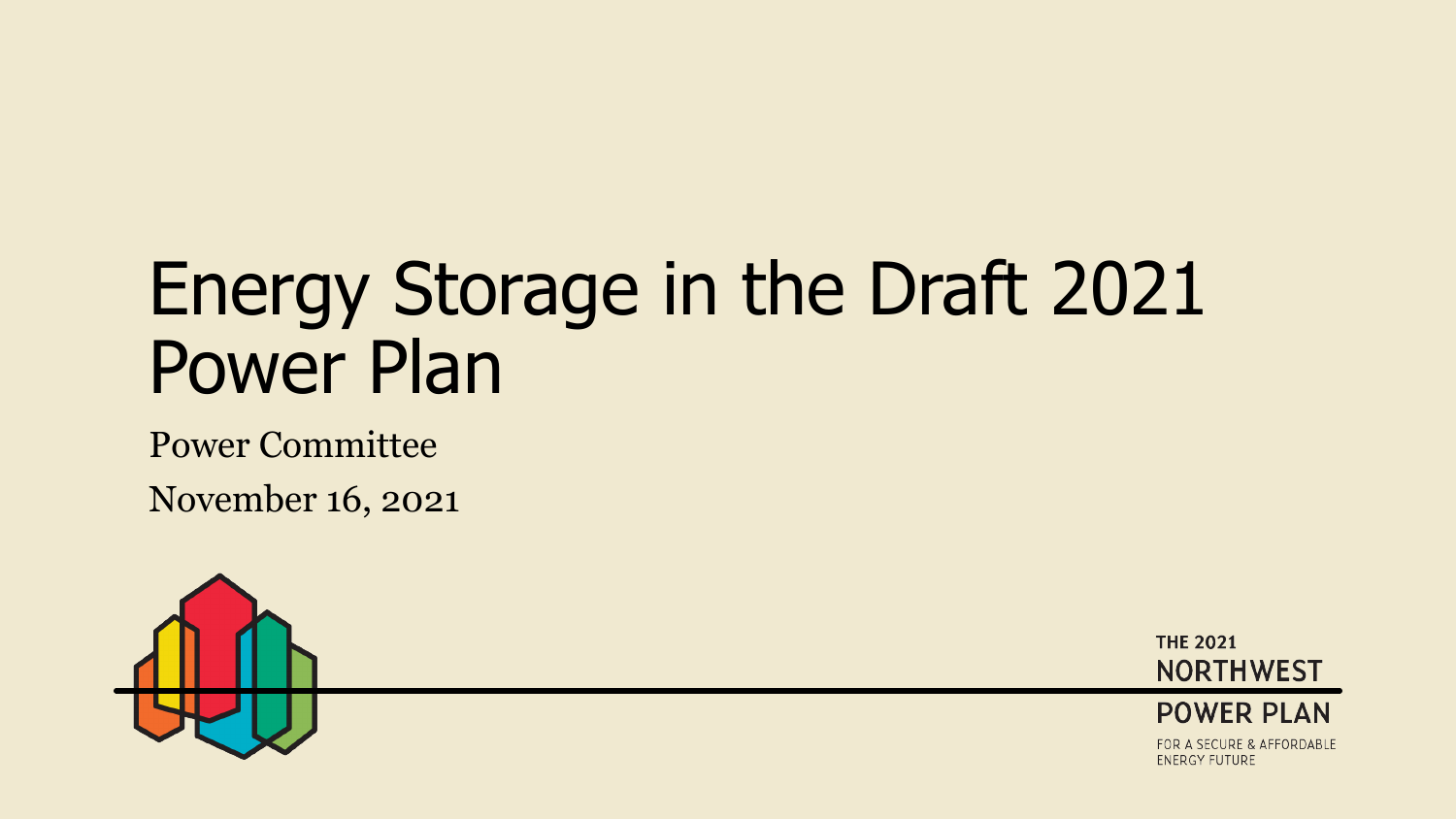# Energy storage findings in the draft 2021 Plan

What are we talking about today?

- Staff recognizes that there is confusion about the role of energy storage in the draft 2021 Plan
- Opportunity to provide a review of the significant findings regarding energy storage, help connect the dots of analysis from the plan supporting materials
	- ❖ No new information presented today

Draft 2021 Power Plan analysis of resource needs over the next two decades shows that **energy storage is a necessary component of the future electric grid**;

• However, the **needs in the region differ substantially from what we anticipate will be needed by our neighbors in the rest of the western interconnect** 

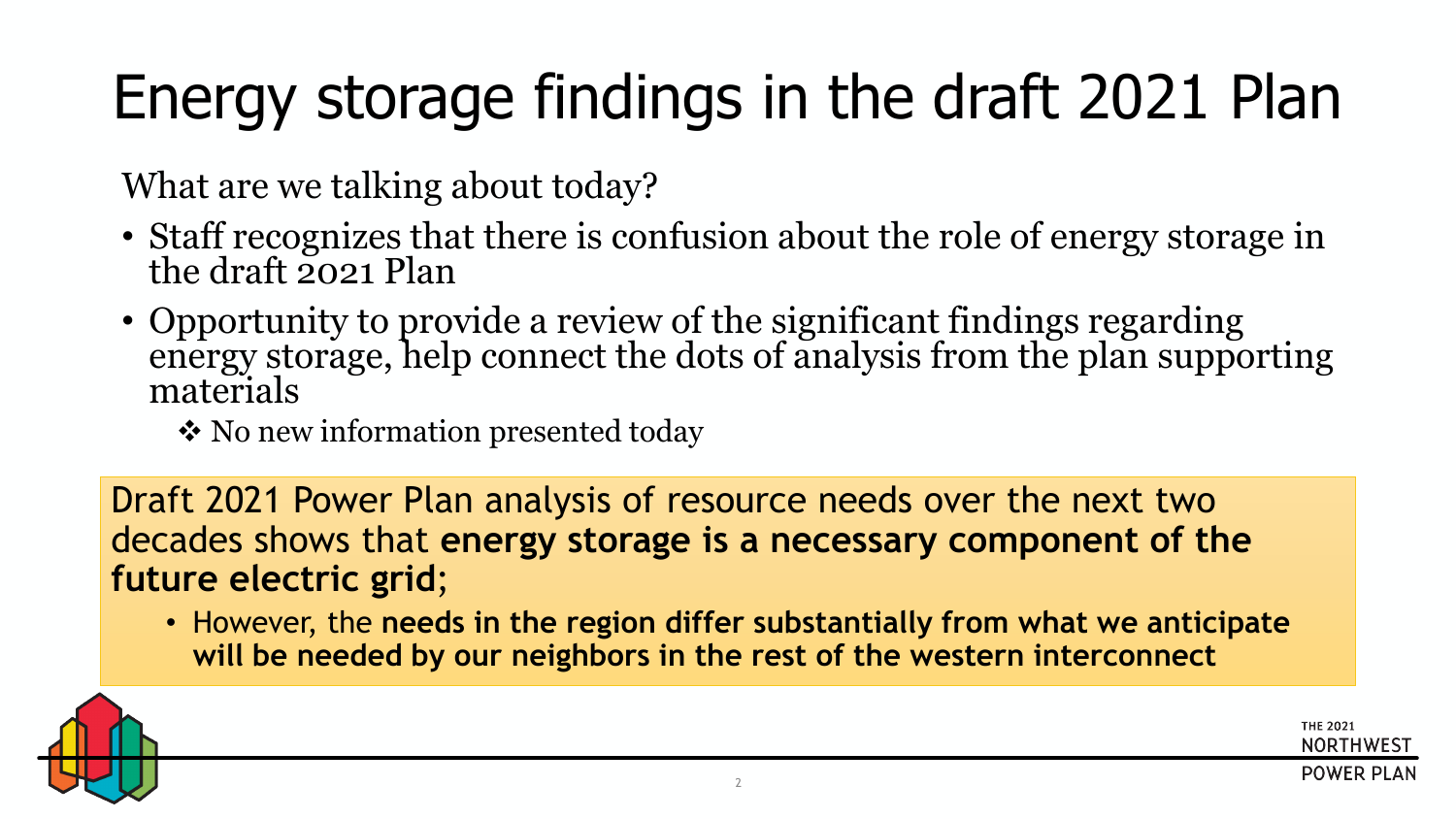## 2021P: Energy Storage Reference Plants



#### **Stand-alone Battery Storage**

100 MW, 4hr Li-ion Capital cost - \$1,400/kW



#### **Solar PV + Battery Storage**

Co-located, 100 MW PV with 100MW Li-ion battery Capital cost - \$2,568/kW



#### **Pumped Storage**

400 MW, 8hr closedloop system Capital cost - \$2,300/kW

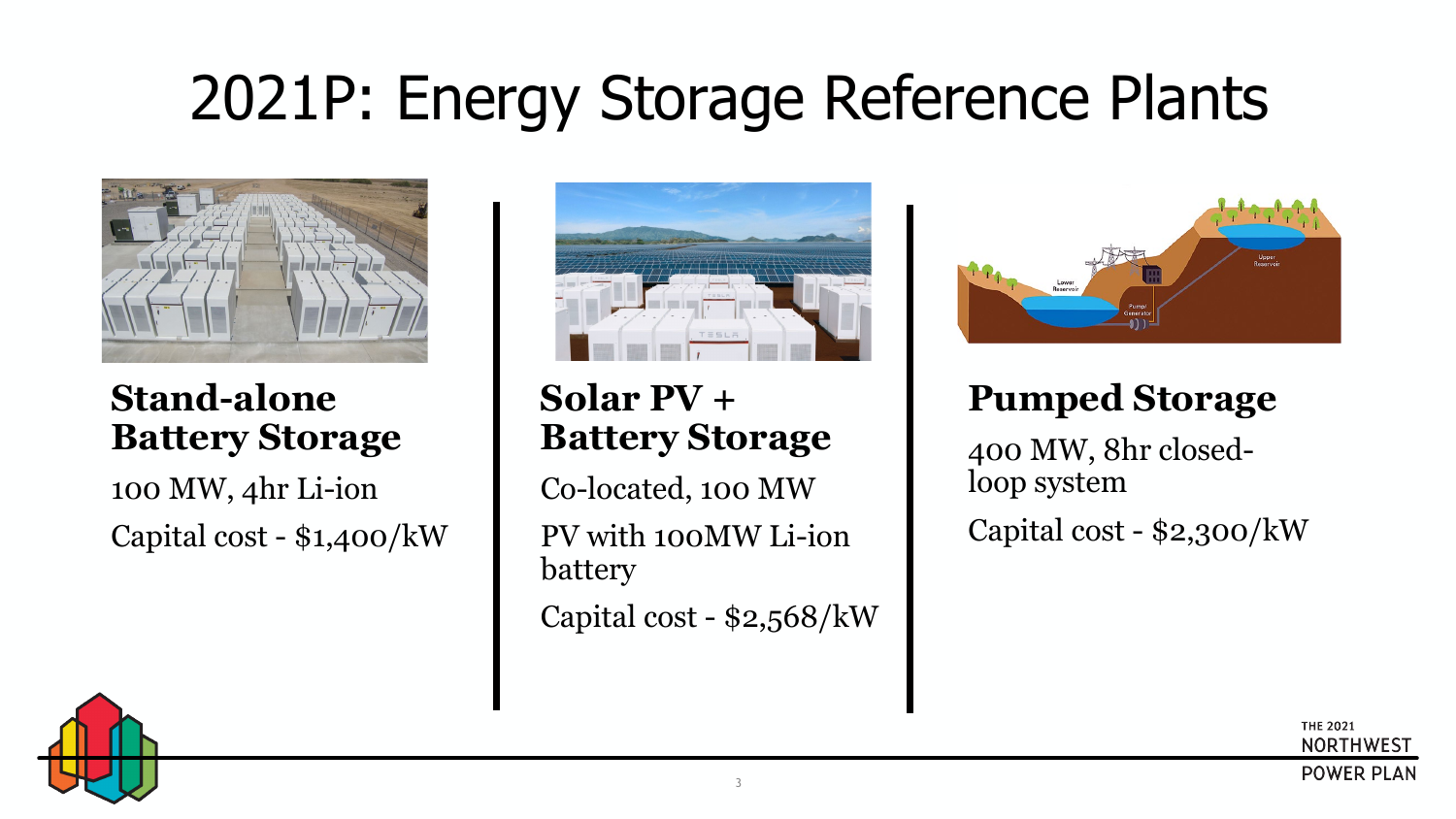# Draft 2021P: WECC-wide Buildout Assessment

- By 2030, the estimated development of new generating resources includes:
	- ~ 6,000 MW stand-alone battery
	- $\sim$  87,000 MW co-located solar PV + battery
	- ~ 5,000 MW pumped storage

Energy storage is a critical resource acquired throughout the West to maintain resource adequacy and meet renewable and clean energy policies

Buildout of New Resources in the West - Baseline Conditions 500,000 450,000 400,000 pacity (MW 350,000 300,000 250,000 200,000 150,000 100,000 50,000 - చిచ్చింది చిప్పించి చిప్పించి చిప్పించి చిప్పించి, చిప్పించి, చిప్పించి, చిప్పించి, చిప్పించి, చిప్పించి, చిప్ప ■ Solar Plus Storage ■ Wind ■ Pumped Storage ■ Storage ■ Natural Gas ■ Offshore Wind

Energy storage plays a significant role in the Western Interconnect over the next decade and beyond

**THE 2021 NORTHWEST POWER PLAN** 

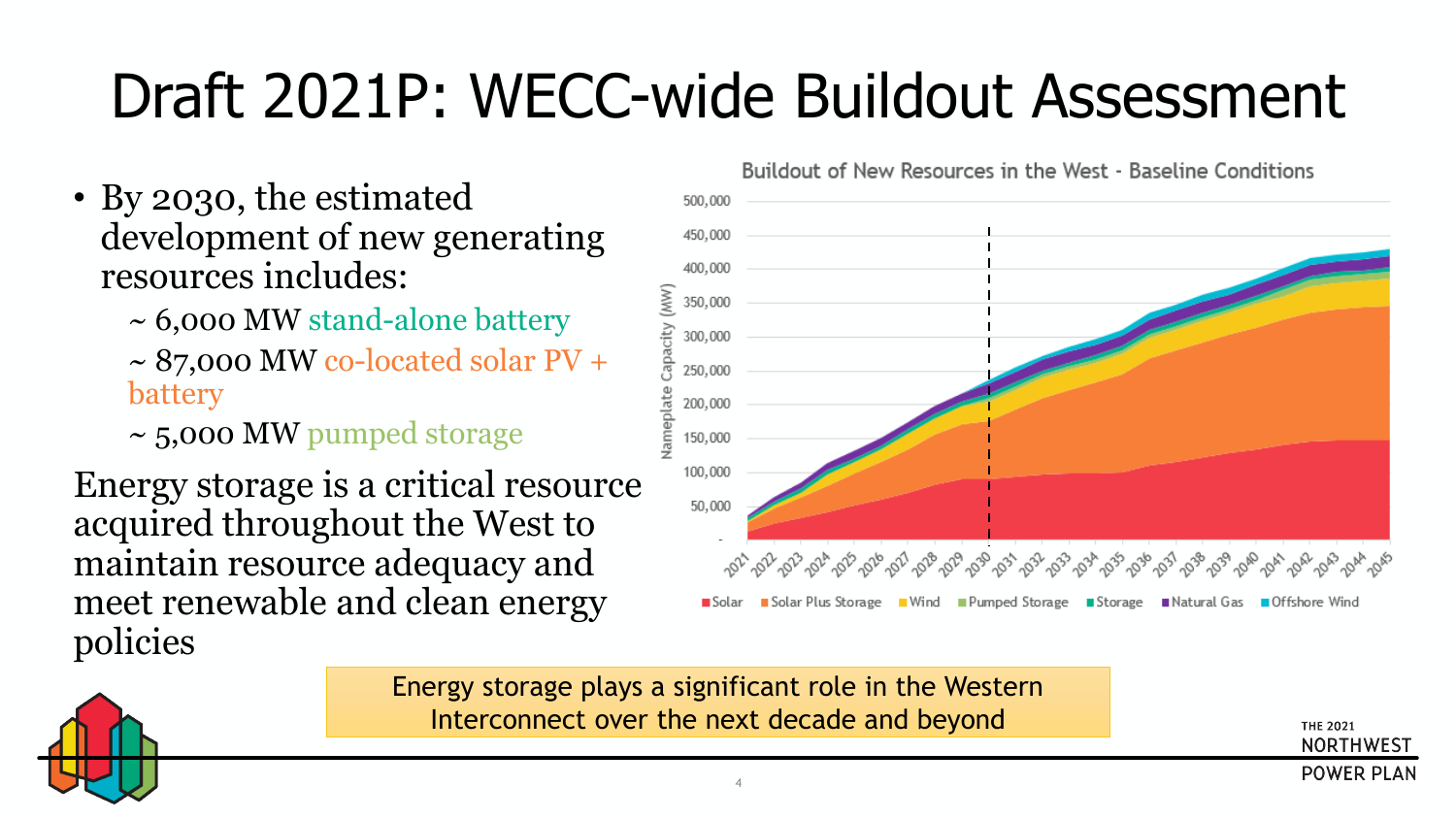# Draft 2021P: WECC-wide Buildout Assessment (2)

What value to the grid do these energy storage resources provide in a WECCwide system?

- Solar PV + battery meets a peak need for capacity in the evening hours and brings more renewable energy credits (RECs) to the grid
- Pumped storage provides high capacity, long-duration storage to capitalize on market price differentials and enable more renewable development
- Stand-alone battery short-duration, battery storage can provide a capacity value, however it is less effective than co-located solar PV + battery and pumped storage

Co-located solar PV + battery and long-duration energy storage resources (e.g. pumped storage) provide significant benefits to a west-wide system building to meet clean energy policies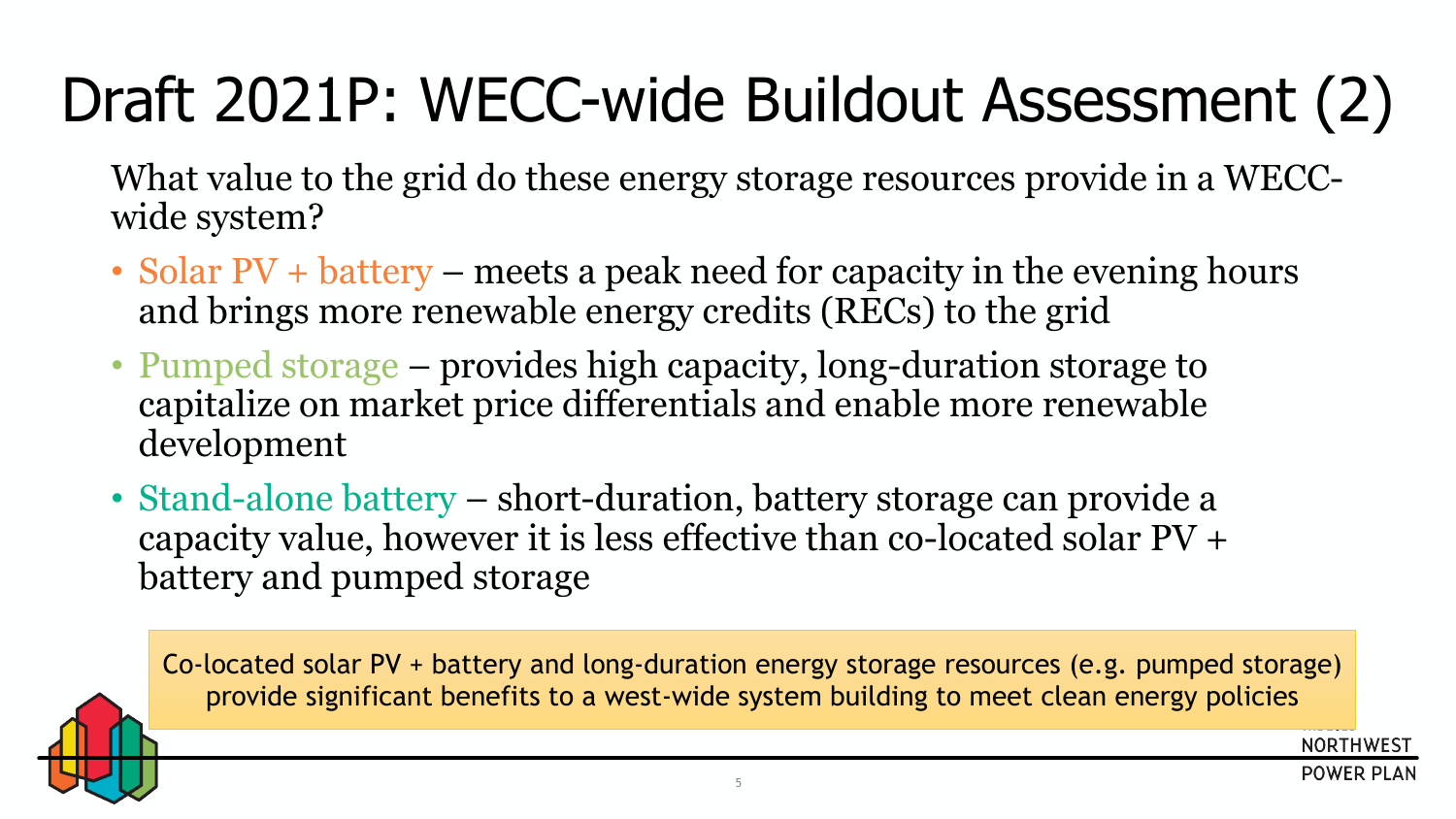# Draft 2021P: WECC-wide Buildout Assessment (3)

Dependent on scenario, the amount of energy storage resource development varies, from **6,000 – 190,000 MW** by 2030

- Less storage is selected when there are no limits on new natural gas builds
- More storage is selected when any of the following is true:
	- a) Markets in the west utilize a single planning reserve margin and flat wheeling rates (no price discrepancies across certain regions)
	- b) Explicit GHG emissions price applied to resource dispatch
	- c) Accelerated retirement of coal units

Energy storage can play a vital role in the clean energy transition across the west, in particular in a future where there are more coal unit retirements and restrictions on new natural gas resource development. In addition, utilizing an organized market and taking advantage of efficiencies like single planning reserve margins enhances the value of energy storage further.



Ę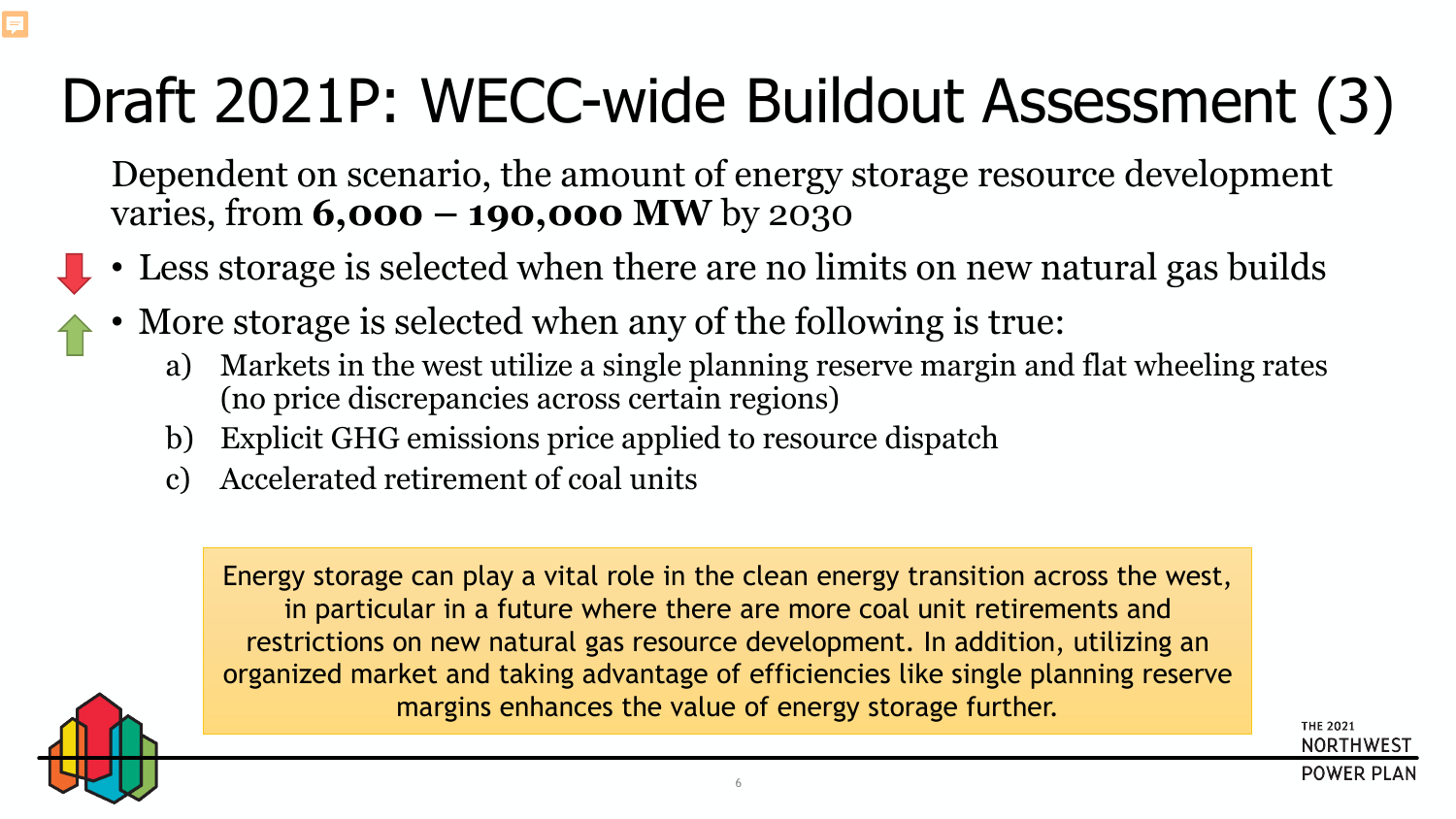## Draft 2021P: Regional Resource Strategy Assessment

Draft 2021P analysis for the region showed a <u>very limited</u> role for energy storage, and only in one scenario

- Limited battery storage and co- located solar PV + battery acquired in the partial decarbonization scenario
- Aggressive load growth and limited resource availability created circumstances where storage was needed to maintain regional resource adequacy



**DR** Renewables Solar + Storage Storage

New regional energy storage resources are not a critical element of a resource strategy for the region. Why? See next slide…

**THE 2021 NORTHWEST POWER PLAN** 

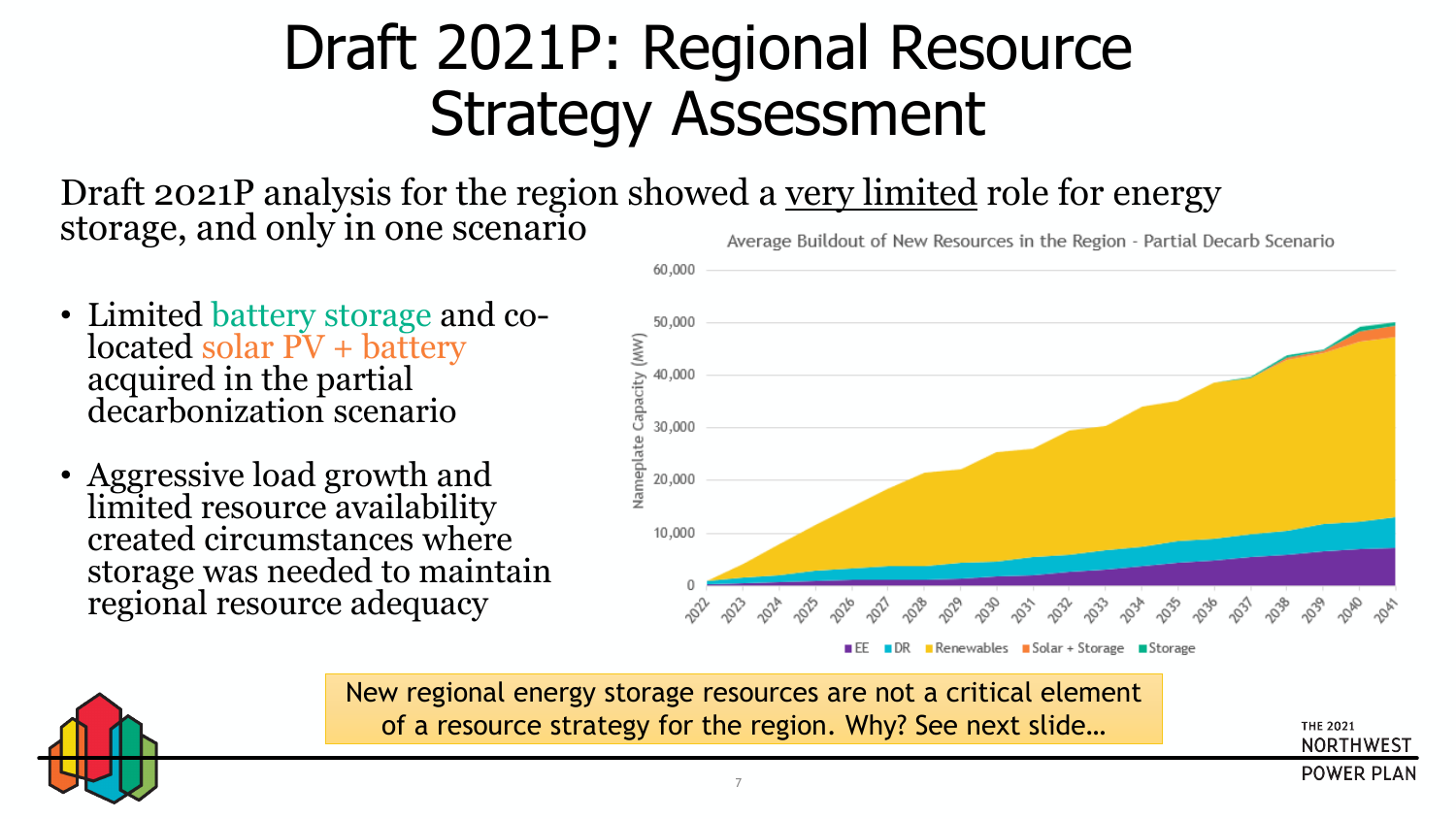## Draft 2021P: Regional Resource Strategy Assessment (2)

Why isn't there a signal for energy storage resource procurement in other scenarios?

- New energy storage technologies compete directly with the region's existing hydropower system and its ability to provide flexibility and storage
- With an expected large (and earlier) buildout of storage resources in the rest of the West, opportunities to capture market price differentials – beyond what<br>is captured by hydropower - will be less in terms of frequency and/or<br>magnitude
- Capacity needs in the regional analysis were served by new, less expensive energy efficiency, demand response, and renewable resources

Energy storage resources thrive in scenarios where market prices vary substantially throughout the day and are predictable enough to justify the capital investment in an energy limited resource. Since the northwest is fortunate to have a robust hydropower system that is able to capture some of this value, energy storage resources may be more ideally suited for other regions in the west that have limited access to the flexibility of the regional hydropower system.



**THE 2021** 

**NORTHWEST POWER PLAN**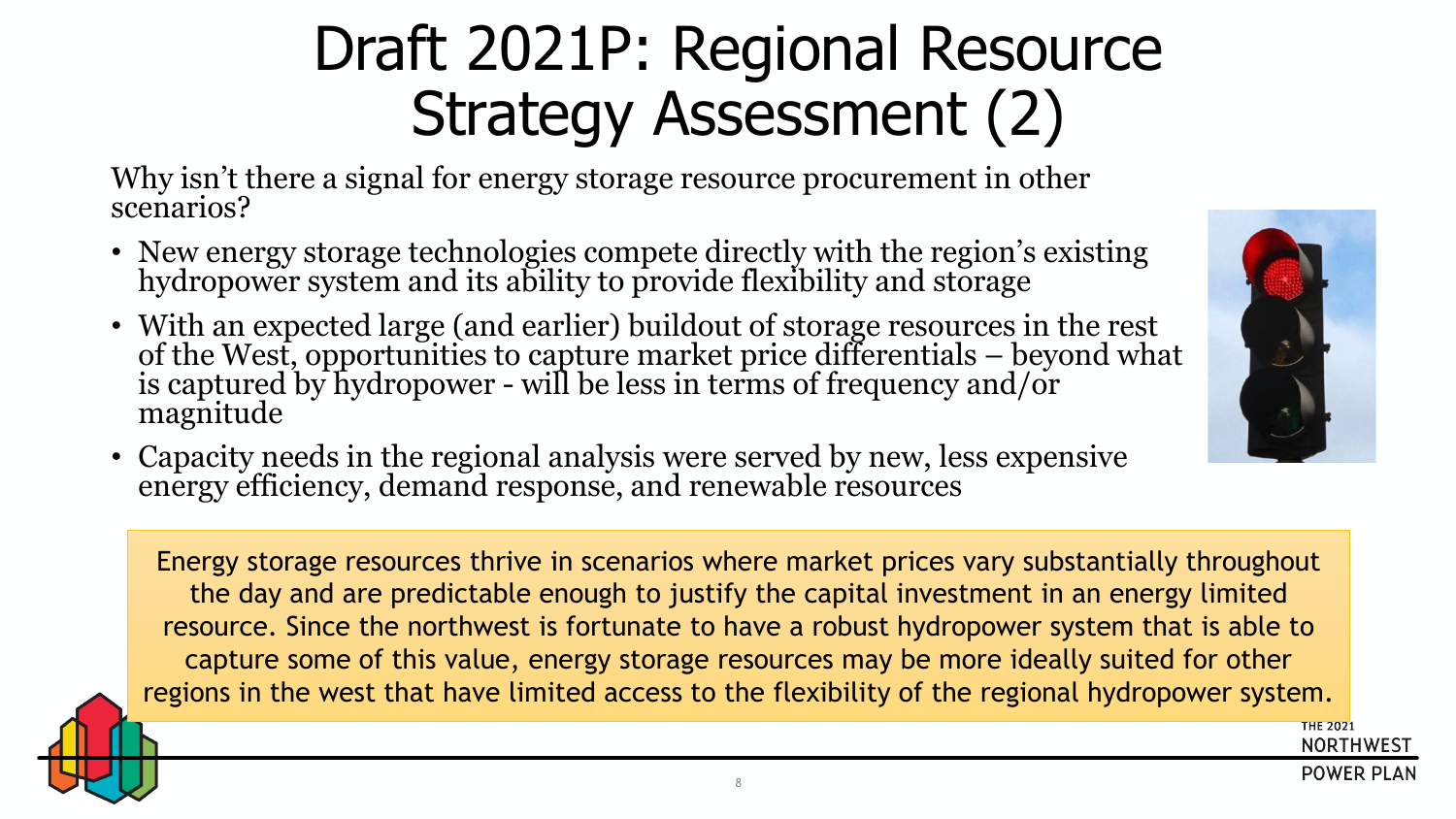### How does this compare with what the region is expected to build?

Standalone energy storage (battery and pumped storage) and renewable + storage projects are being pursued in the region, with prospective projects in the development pipeline and energy storage needs identified in utility integrated resource plans



Proposed projects in the development queue\* **Aggregate of regional utility IOU IRP resource needs\*** 



The Council's power plan is a strategy for the entire region, while individual utilities will have to assess their own unique needs and strategies – and these may and will differ.

**THE 2021 NORTHWEST** 

**POWER PLAN** 

9 \* Data from the Council's generating resource project database and the Council's aggregation of WECC-wide Integrated Resource Plans (IRPs)